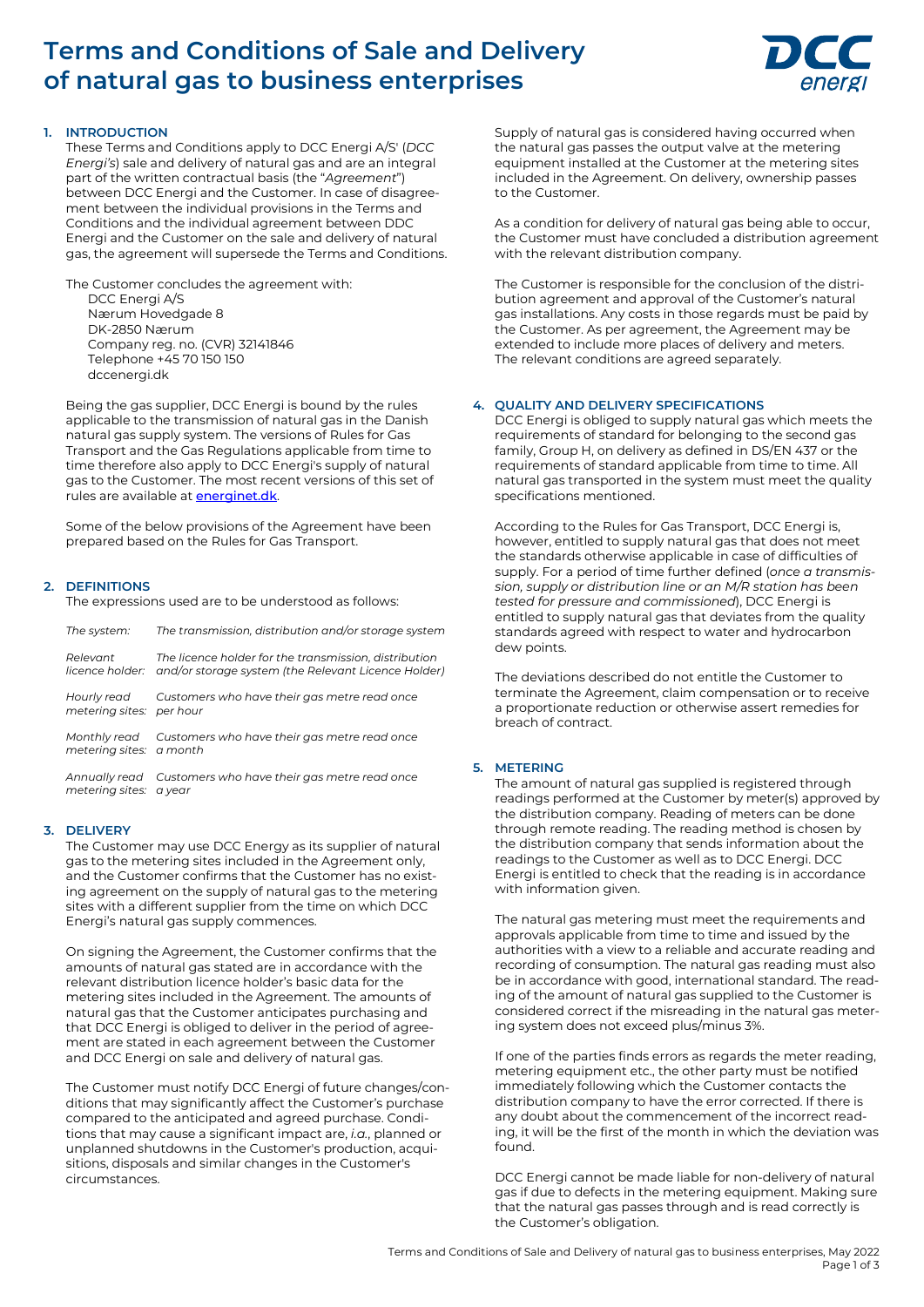# **Terms and Conditions of Sale and Delivery of natural gas to business enterprises**



## **6. INVOICING**

All prices stated in the Agreement are exclusive of fees, VAT and any charges. All prices are stated in Danish ører or kroner per Nm<sup>3</sup>.

#### **Price**

The invoice amount is made up of the natural gas price, payment of the transmission and gas storage services, payment of the nomination and balancing services and payment of any other services as imposed on DCC Energi by the authorities to charge.

Energy and natural gas taxes and payment of distribution are charged separately by the distribution company. Deviations from the amounts of natural gas stated involve payment of an additional price that is stated in the individual agreement between DCC Energi and the Customer.

#### **Transport and gas storage service**

Payment of the transport and gas storage service is fixed according to the through-invoicing principle. That is based on current rates of the transmission company and the storage company and is adjusted in relation to changes in such rates according to the Rules for Gas Transport and the relevant rules for storage of natural gas.

## **Balance settlement**

DCC Energi is entitled to a subsequent adjustment of the invoice amount based on validated meter data from the Relevant Licence Holder received later. That right also applies after the end of the period of Agreement.

#### **Basis for charged amount**

*Hourly Read Metering Sites and Monthly Read Metering Sites* Each month, DCC Energi invoices the Customer for the validated, monthly amounts based on validated meter data from the Customer's distribution company. If the Customer has hourly read metering sites as well as non-hourly read metering sites, the Customer will receive a separate invoice for the consumption of natural gas for the hourly read metering sites and the non-hourly read metering sites, respectively.

#### *Annually Read Metering Sites*

DCC Energi generally invoices the Customer every three months for the anticipated, monthly amount calculated based on the Customer's estimated annual consumption (*calculated by the Relevant Licence Holder*) and season/heating profile. It is therefore an on account payment as the Customer's final consumption cannot be settled until the Customer's reading of the gas metering system once a year.

If the Customer has hourly read metering sites as well as nonhourly read metering sites, the Customer will receive a separate invoice for the consumption of natural gas for the hourly read metering sites and the non-hourly read metering sites, respectively. No interest is paid on on account payments paid in.

#### **Late payment**

If the terms of payment are not observed, DCC Energi is entitled to charge a 2 % monthly default interest on overdue payments for every month or part of a month until payment of the outstanding amount is effected. If outstanding amounts are not received on time and DCC Energi has to send a reminder, a fee will be added for each reminder.

## **7. PROVISION OF SECURITY AND LIABILITY**

The Agreement depends on the Customer's credit rating being approved by DCC Energi which reserves the right to obtain information on the date of application and regularly from financial institutes, credit rating agencies, Debitor Registret A/S and RKI Kreditinformation A/S to form the basis for an individual rating of creditworthiness. DCC Energi reserves the right to reject any trading application.

Unless the Customer has been notified of missing credit approval not later than 14 days after the signing of the Agreement, the Agreement is final. DCC Energi may at any time in the period of Agreement require security in the form of the following:

- **Bank guarantee**
- Warranty/deposit account in the Customer's own bank
- Advance payment
- Guarantee from an approved guarantor

If the Customer's affiliated companies have natural gas supplied according to the Agreement, the Customer declares to provide a guarantee as a guarantor for the supply of natural gas to these affiliated companies.

## **8. DURATION AND TERMINATION**

The Agreement takes effect on the signing date. The Agreement is non-terminable for the Customer and DCC Energi in the period of Agreement unless otherwise stated in the agreement between DCC Energi and the Customer on sale and delivery of natural gas.

## **9. TRANSFER, CHANGE OF ADDRESS, CLOSING ETC.**

The Agreement cannot be transferred by the Customer to anyone else or transferred to a different place of delivery without consent from DCC Energi. The Customer is not liable for consumption at the place of delivery until the Agreement has been terminated and has expired. If the Customer gets a new owner, merges or the like, DCC Energi must be notified immediately. DCC Energi may transfer rights and obligations to third parties.

Notification of change of address, the date of the change of address, the Customer's new address and reading of the meter must be submitted in writing to DCC Energi not later than on the vacation day. If a meter reading has not been stated in the notification of change of address, it will be obtained by the Customer's distribution company, and the Customer will be charged a fee of DKK 800 inclusive of VAT in those regards.

## **Compensation in case of termination of Agreement**

If the Agreement is terminated early, e.g. due to the Customer's change of address or breach of Agreement, the Customer must cover DCC Energi's consequent loss, if any.

## **10. FORCE MAJEURE**

Force majeure means the circumstances mentioned in the force majeure provision in Rules for Gas Transport. Force majeure includes, *i.a.*, unusual weather conditions, including landslides, strokes of lightning, extraordinary weather, flooding, erosions, war, riots, vandalism, fire, explosions, industrial actions, technical breakdown of installations or plants and similar events.

Force majeure arisen at DCC Energi's gas suppliers in the storage, transmission or distribution network is not considered force majeure at DCC Energi. In case of force majeure, DCC Energi's obligation to supply is put on hold.

## **11. OBSTACLES TO DELIVERY**

The Rules for Gas Transport apply to DCC Energi's supply of natural gas. In so far as and to the extent that DCC Energi's supply of natural gas to the Customer is prevented due to circumstances with the Relevant Licence Holder, the Customer